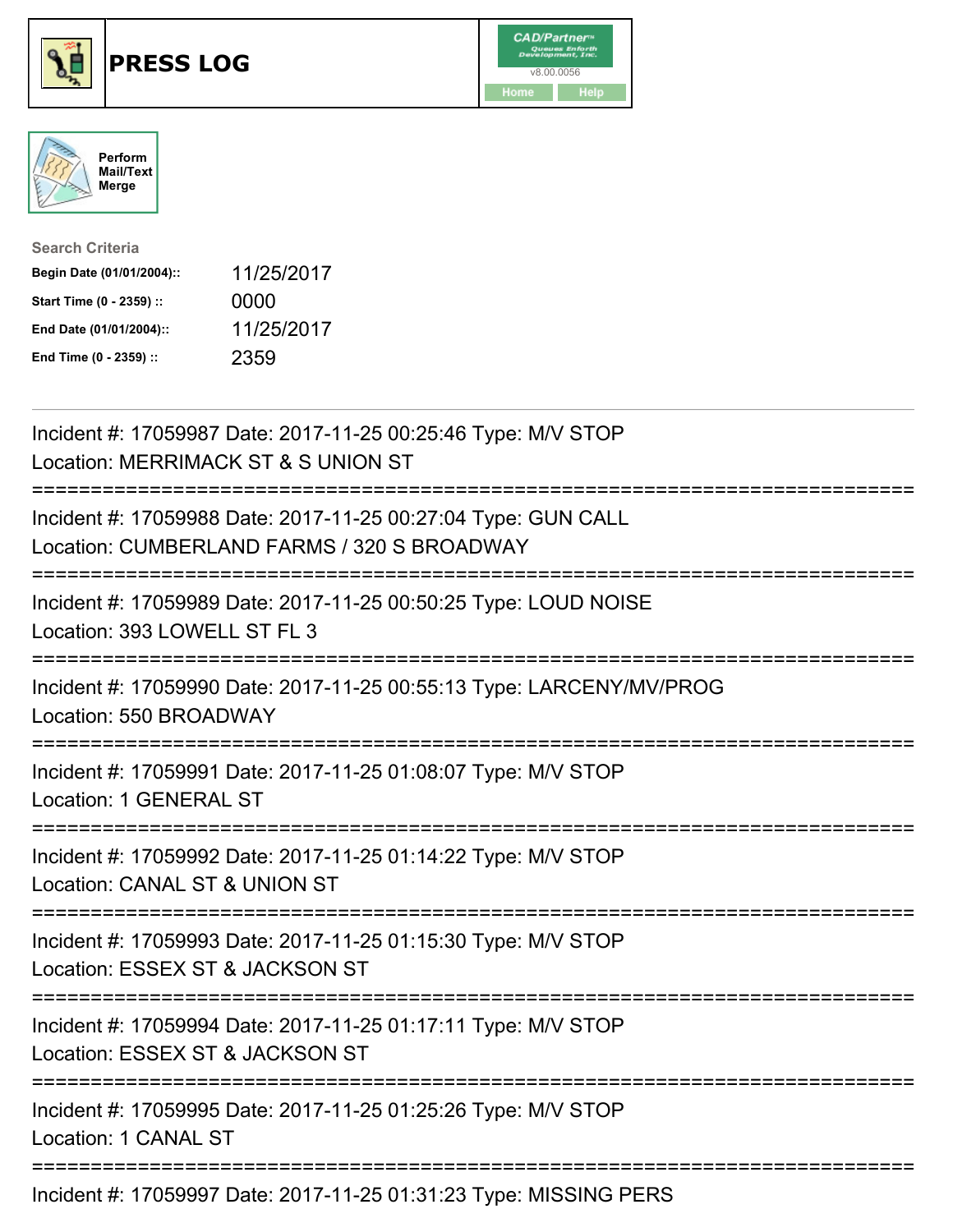| Location: 71 HAWLEY ST                                                                                                   |
|--------------------------------------------------------------------------------------------------------------------------|
| Incident #: 17059996 Date: 2017-11-25 01:32:32 Type: NOISE ORD<br>Location: 162 ESSEX ST                                 |
| Incident #: 17059998 Date: 2017-11-25 01:40:20 Type: M/V STOP<br>Location: 355 ESSEX ST<br>============================= |
| Incident #: 17059999 Date: 2017-11-25 01:41:41 Type: M/V STOP<br>Location: LAWRENCE ST & MYRTLE ST                       |
| Incident #: 17060000 Date: 2017-11-25 01:45:32 Type: M/V STOP<br>Location: ESSEX ST & NEWBURY ST                         |
| Incident #: 17060001 Date: 2017-11-25 01:47:31 Type: M/V STOP<br>Location: ESSEX ST & MILL ST                            |
| Incident #: 17060002 Date: 2017-11-25 01:53:34 Type: M/V STOP<br>Location: HAMPSHIRE ST & LEBANON ST                     |
| Incident #: 17060003 Date: 2017-11-25 01:57:50 Type: DISTURBANCE<br>Location: MIR LOUNGE / 102 ESSEX ST                  |
| Incident #: 17060004 Date: 2017-11-25 02:03:05 Type: M/V STOP<br>Location: HAVERHILL ST & JENNINGS ST                    |
| Incident #: 17060005 Date: 2017-11-25 02:04:08 Type: M/V STOP<br>Location: MYRTLE ST & SPRUCE ST                         |
| Incident #: 17060006 Date: 2017-11-25 02:06:53 Type: M/V STOP<br>Location: COMMON ST & NEWBURY ST                        |
| Incident #: 17060007 Date: 2017-11-25 02:07:04 Type: M/V STOP<br>Location: CROSS ST & CEDAR ST                           |
| Incident #: 17060008 Date: 2017-11-25 02:10:57 Type: M/V STOP<br>Location: HAMPSHIRE ST & LOWELL ST                      |
| Incident #: 17060009 Date: 2017-11-25 02:13:13 Type: M/V STOP<br>Location: BRADFORD ST & HAMPSHIRE ST                    |
|                                                                                                                          |

Incident #: 17060010 Date: 2017-11-25 02:13:43 Type: M/V STOP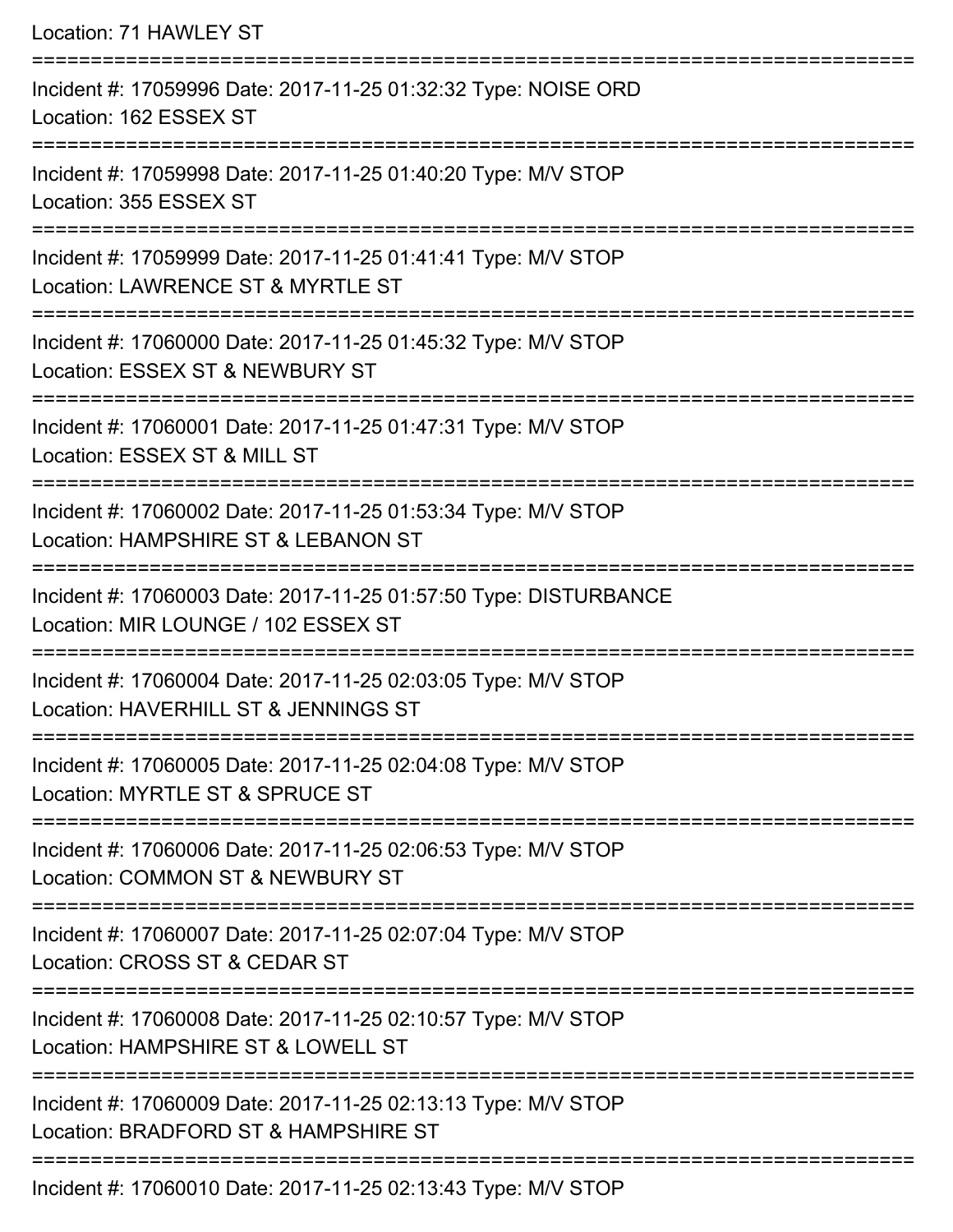| Incident #: 17060011 Date: 2017-11-25 02:14:31 Type: NOISE ORD<br>Location: 393 LOWELL ST #3 FL 3              |
|----------------------------------------------------------------------------------------------------------------|
| Incident #: 17060012 Date: 2017-11-25 02:15:33 Type: M/V STOP<br>Location: EXETER & S UNION                    |
| Incident #: 17060014 Date: 2017-11-25 02:17:12 Type: M/V STOP<br>Location: WINTHROP AVE & N PARISH             |
| Incident #: 17060013 Date: 2017-11-25 02:17:33 Type: M/V STOP<br>Location: COMMON ST & HAMPSHIRE ST            |
| Incident #: 17060015 Date: 2017-11-25 02:25:08 Type: DISTURBANCE<br>Location: 380 S UNION ST                   |
| Incident #: 17060016 Date: 2017-11-25 02:34:04 Type: BUILDING CHK<br>Location: SAM'S FOOD STORE / 389 BROADWAY |
| Incident #: 17060017 Date: 2017-11-25 02:37:57 Type: M/V STOP<br>Location: LAWRENCE ST & MAPLE ST              |
| Incident #: 17060018 Date: 2017-11-25 02:40:11 Type: DISTURBANCE<br>Location: MCDONALD'S / 582 ANDOVER ST      |
| Incident #: 17060019 Date: 2017-11-25 02:44:05 Type: EXTRA SURVEIL<br>Location: HOWARD PARK / null             |
| Incident #: 17060020 Date: 2017-11-25 02:44:30 Type: M/V STOP<br>Location: CABOT RD & CHICKERING ST            |
| Incident #: 17060021 Date: 2017-11-25 02:44:47 Type: EXTRA SURVEIL<br>Location: ALDER ST & JUNIPER ST          |
| Incident #: 17060022 Date: 2017-11-25 02:45:21 Type: BUILDING CHK<br>Location: CVS PHARMACY / 266 BROADWAY     |
| Incident #: 17060023 Date: 2017-11-25 02:46:42 Type: BUILDING CHK<br>Location: 255 BROADWAY                    |
| Incident #: 17060026 Date: 2017-11-25 02:50:30 Type: M/V STOP                                                  |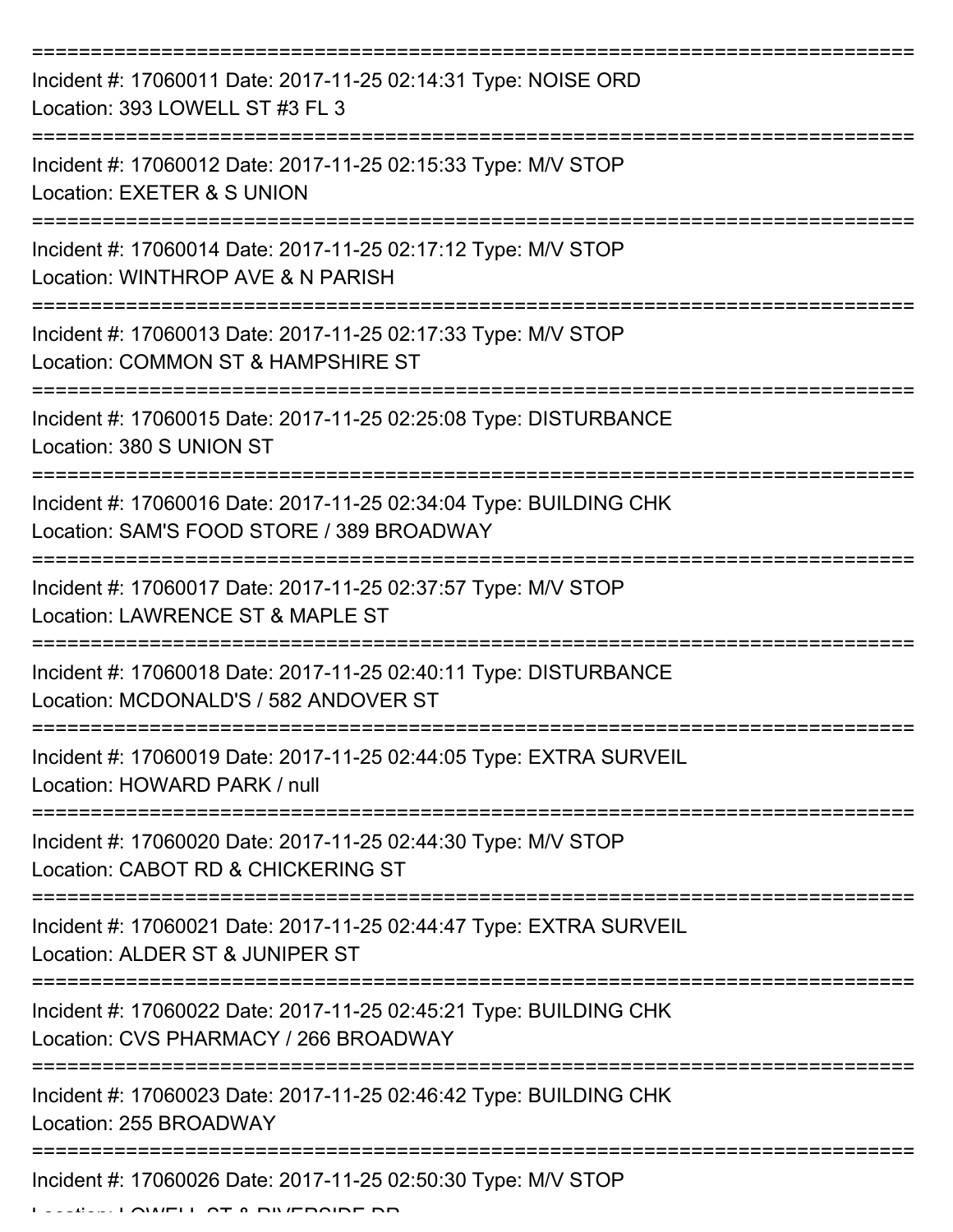| Incident #: 17060024 Date: 2017-11-25 02:51:00 Type: M/V STOP<br>Location: 360 BROADWAY                                       |
|-------------------------------------------------------------------------------------------------------------------------------|
| Incident #: 17060025 Date: 2017-11-25 02:51:28 Type: M/V STOP<br>Location: 343 ESSEX ST                                       |
| Incident #: 17060027 Date: 2017-11-25 03:03:40 Type: EXTRA SURVEIL<br>Location: IMMIGRANT PLACE PARK / CHESTNUT ST & SHORT ST |
| Incident #: 17060028 Date: 2017-11-25 03:04:55 Type: NOISE ORD<br>Location: 219 PROSPECT ST #1 FL 1                           |
| Incident #: 17060029 Date: 2017-11-25 03:17:28 Type: M/V STOP<br>Location: LOWELL ST & RIVERSIDE DR                           |
| Incident #: 17060030 Date: 2017-11-25 03:18:26 Type: TRESPASSING<br>Location: 211 MERRIMACK ST<br>------------                |
| Incident #: 17060031 Date: 2017-11-25 03:28:45 Type: SUS PERS/MV<br>Location: DEMOULAS MARKET / 700 ESSEX ST                  |
| Incident #: 17060032 Date: 2017-11-25 03:32:46 Type: NOISE ORD<br>Location: 15 BROOK ST FL 4                                  |
| Incident #: 17060033 Date: 2017-11-25 03:45:20 Type: M/V STOP<br>Location: E HAVERHILL ST & HAVERHILL ST                      |
| Incident #: 17060034 Date: 2017-11-25 03:59:11 Type: UNWANTEDGUEST<br>Location: 61 BRADFORD ST #6                             |
| Incident #: 17060035 Date: 2017-11-25 04:15:24 Type: UNKNOWN PROB<br>Location: 210 MARKET ST                                  |
| Incident #: 17060036 Date: 2017-11-25 04:23:38 Type: M/V STOP<br>Location: ESSEX ST & UNION ST                                |
| Incident #: 17060037 Date: 2017-11-25 04:36:00 Type: M/V STOP<br>Location: CANTON ST & PROSPECT ST                            |
| Incident #: 17060038 Date: 2017-11-25 05:21:16 Type: M/V STOP                                                                 |

Location: AMESBURY ST & METHUEN ST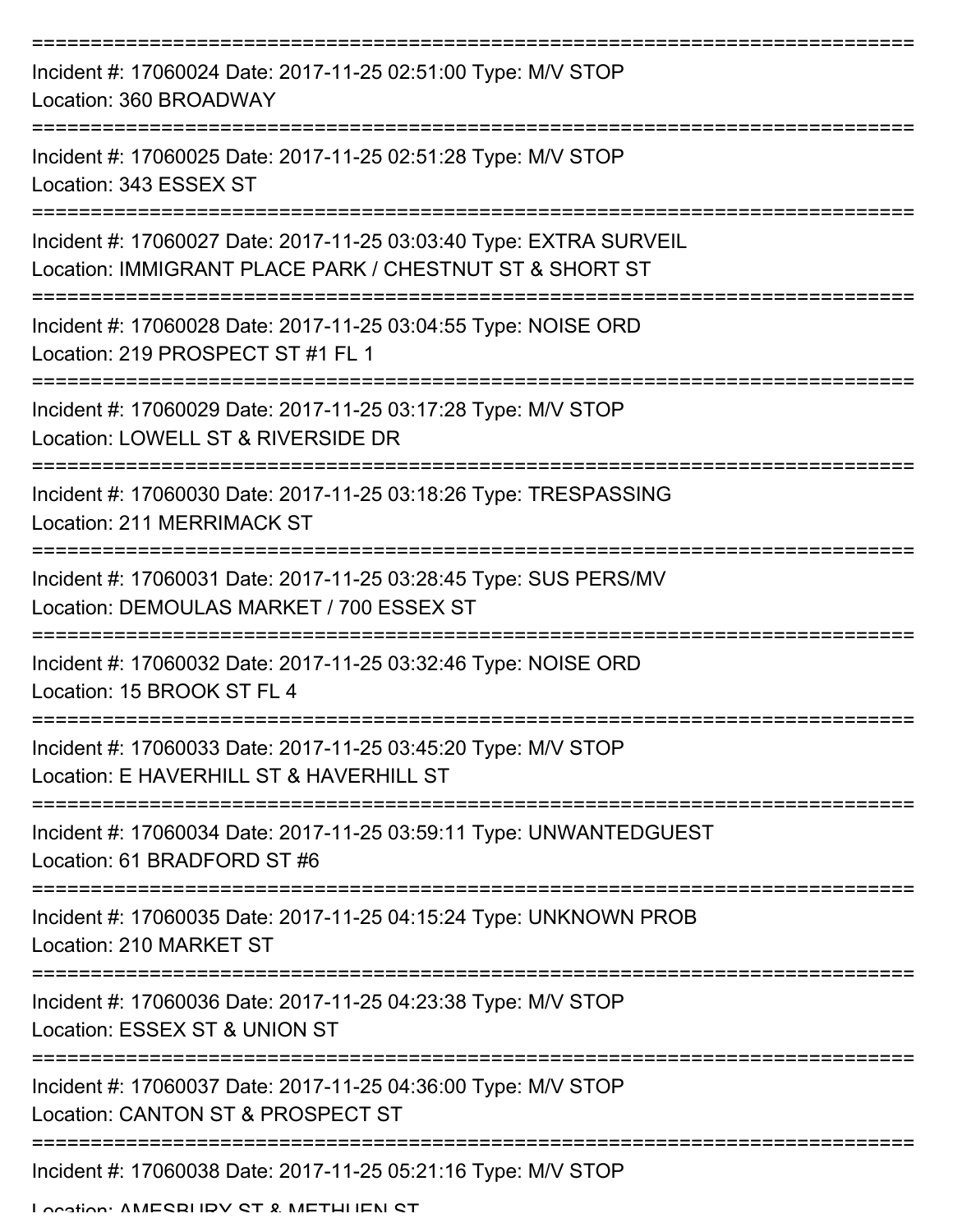| Incident #: 17060039 Date: 2017-11-25 05:33:34 Type: TRESPASSING<br>Location: 1 GENERAL ST            |
|-------------------------------------------------------------------------------------------------------|
| Incident #: 17060040 Date: 2017-11-25 07:08:13 Type: AUTO ACC/NO PI<br>Location: 144 HIGH ST          |
| Incident #: 17060041 Date: 2017-11-25 07:25:03 Type: PARK & WALK<br>Location: BROADWAY & HAVERHILL ST |
| Incident #: 17060042 Date: 2017-11-25 07:25:53 Type: M/V STOP<br>Location: S UNION ST & WINTHROP AV   |
| Incident #: 17060043 Date: 2017-11-25 07:33:32 Type: M/V STOP<br>Location: MERRIMACK ST & S BROADWAY  |
| Incident #: 17060044 Date: 2017-11-25 07:58:21 Type: DISTURBANCE<br>Location: 73 MELVIN ST            |
| Incident #: 17060045 Date: 2017-11-25 09:07:12 Type: MEDIC SUPPORT<br>Location: 7 VINE ST             |
| Incident #: 17060046 Date: 2017-11-25 09:19:38 Type: RECOV/STOL/MV<br>Location: 7 E PLEASANT ST       |
| Incident #: 17060047 Date: 2017-11-25 09:36:16 Type: M/V STOP<br>Location: AMESBURY & FRANKLIN        |
| Incident #: 17060048 Date: 2017-11-25 09:54:17 Type: SUS PERS/MV<br>Location: 98 BRADFORD ST          |
| Incident #: 17060049 Date: 2017-11-25 09:56:01 Type: ALARM/BURG<br>Location: 482 LOWELL ST            |
| Incident #: 17060050 Date: 2017-11-25 10:03:01 Type: SUS PERS/MV<br>Location: 501 S BROADWAY          |
| Incident #: 17060051 Date: 2017-11-25 10:13:08 Type: B&E/PAST<br>Location: 18 BEACON ST               |
| Incident #: 17060052 Date: 2017-11-25 10:16:38 Type: M/V STOP<br>Location: FALMOUTH ST & S UNION ST   |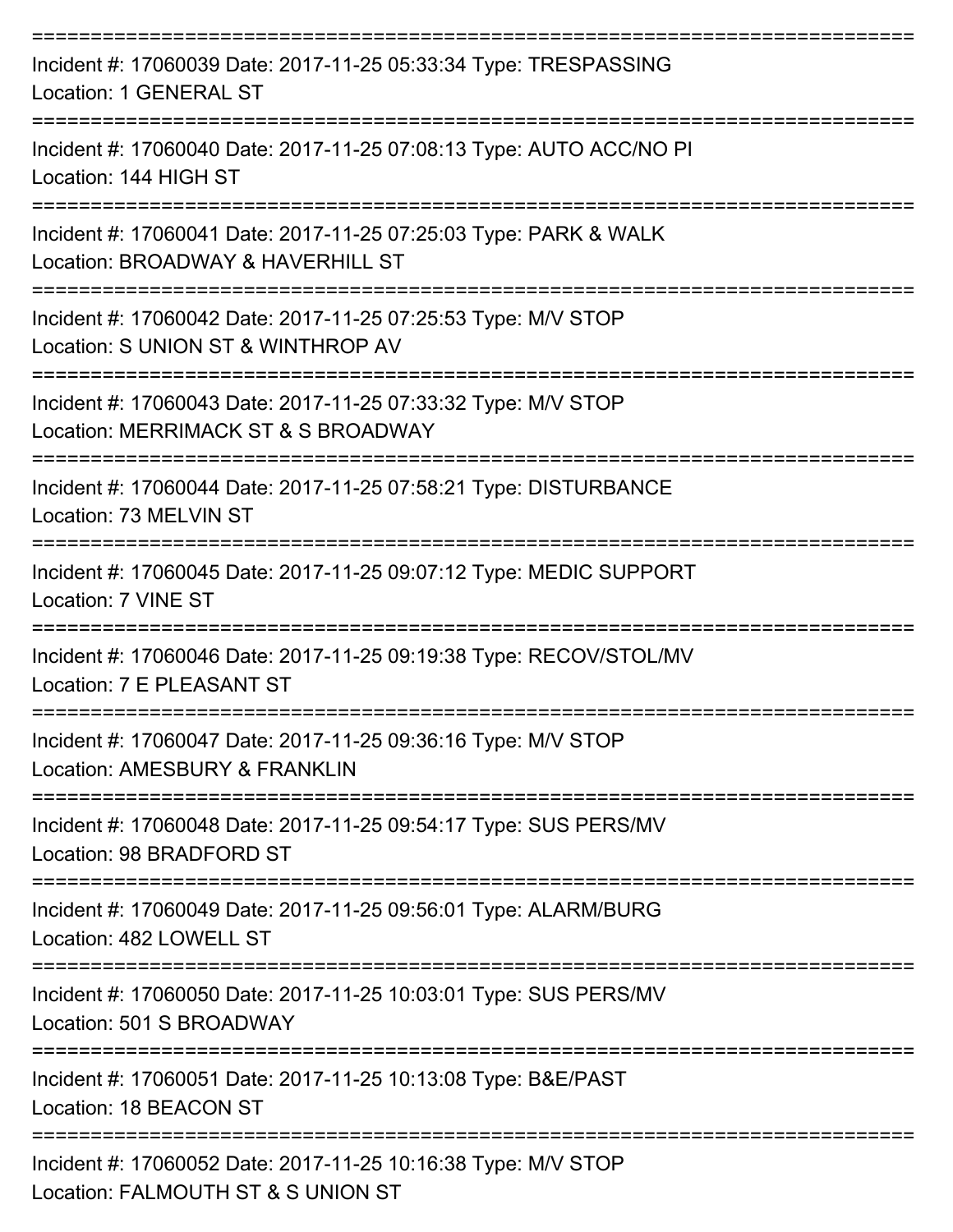| Incident #: 17060053 Date: 2017-11-25 10:19:28 Type: M/V STOP<br>Location: ESSEX ST & MILL ST                                                                   |
|-----------------------------------------------------------------------------------------------------------------------------------------------------------------|
| =======================<br>Incident #: 17060054 Date: 2017-11-25 10:23:02 Type: NOTIFICATION<br>Location: 22 SMITH ST                                           |
| Incident #: 17060055 Date: 2017-11-25 10:33:29 Type: M/V STOP<br>Location: PARK ST & SARATOGA ST<br>===========================                                 |
| Incident #: 17060056 Date: 2017-11-25 10:42:04 Type: M/V STOP<br>Location: ERVING AV & ROBINSON CT<br>;================                                         |
| Incident #: 17060058 Date: 2017-11-25 10:51:07 Type: LOST PROPERTY<br>Location: 44 KENDALL ST                                                                   |
| ==================================<br>=======================<br>Incident #: 17060057 Date: 2017-11-25 10:54:27 Type: MEDIC SUPPORT<br>Location: 17 COOLIDGE ST |
| Incident #: 17060059 Date: 2017-11-25 10:59:34 Type: M/V STOP<br>Location: BOXFORD ST & S UNION ST                                                              |
| Incident #: 17060060 Date: 2017-11-25 11:19:08 Type: M/V STOP<br><b>Location: PARK &amp; TRENTON</b>                                                            |
| Incident #: 17060061 Date: 2017-11-25 11:23:19 Type: M/V STOP<br>Location: 112 PARK ST                                                                          |
| Incident #: 17060062 Date: 2017-11-25 11:44:34 Type: M/V STOP<br>Location: ALLYN TER & BUSWELL ST                                                               |
| Incident #: 17060063 Date: 2017-11-25 11:59:52 Type: M/V STOP<br>Location: JAMES ST & MT VERNON ST                                                              |
| Incident #: 17060064 Date: 2017-11-25 12:02:19 Type: THREATS<br>Location: 67 KINGSTON ST                                                                        |
| Incident #: 17060065 Date: 2017-11-25 12:18:21 Type: M/V STOP<br>Location: LAWRENCE ST & LOWELL ST                                                              |
| Incident #: 17060066 Date: 2017-11-25 12:33:40 Type: SUS PERS/MV<br>Location: BROADWAY & LOWELL                                                                 |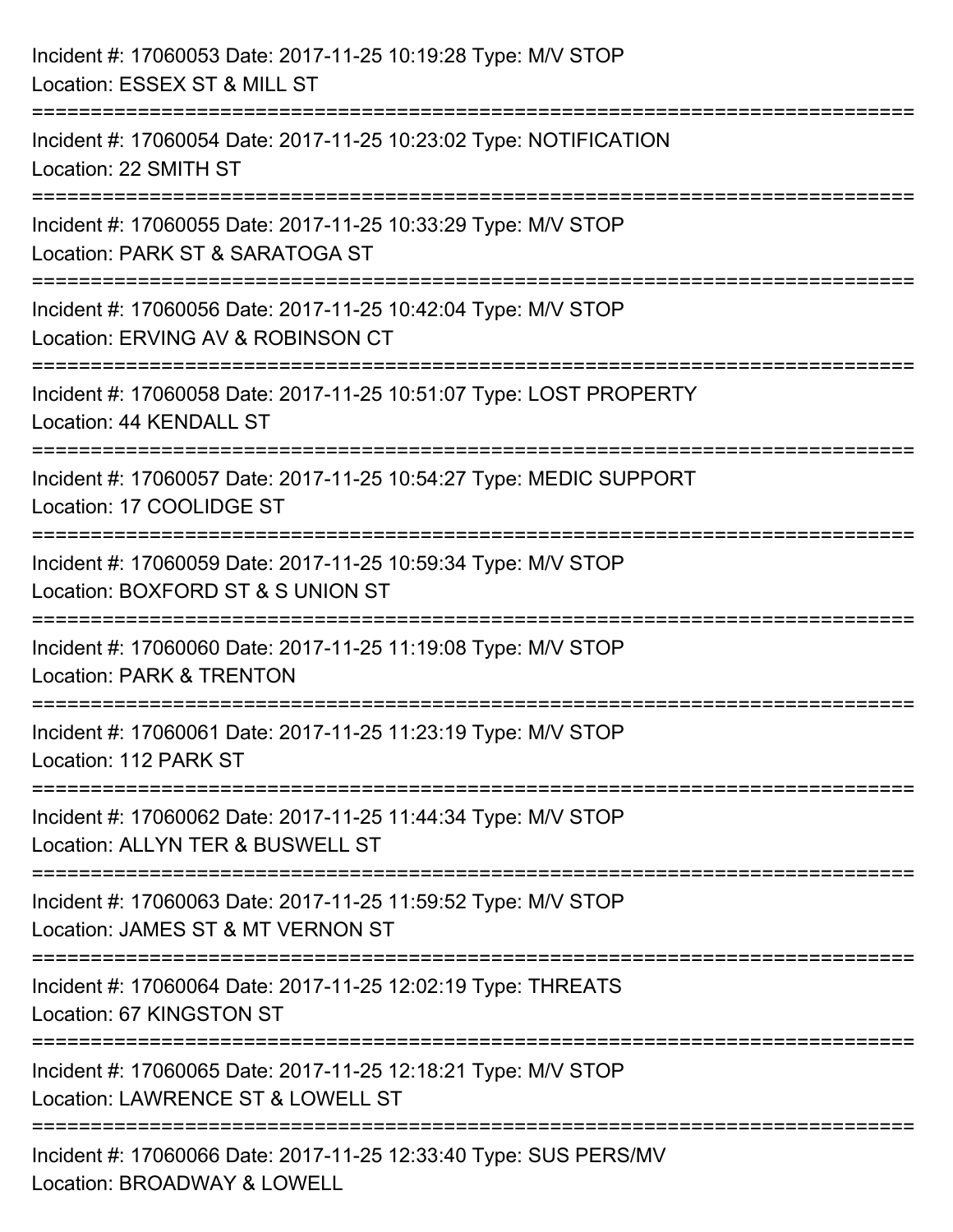| Incident #: 17060067 Date: 2017-11-25 12:43:34 Type: M/V STOP<br>Location: FITZ ST & LAWRENCE ST                                        |
|-----------------------------------------------------------------------------------------------------------------------------------------|
| Incident #: 17060068 Date: 2017-11-25 12:46:27 Type: M/V STOP<br>Location: 48 WINTHROP AV                                               |
| Incident #: 17060069 Date: 2017-11-25 12:50:03 Type: THREATS<br>Location: 35 FERRY ST                                                   |
| Incident #: 17060070 Date: 2017-11-25 13:07:06 Type: 209A/SERVE<br>Location: 103 RIVERPOINT WAY                                         |
| Incident #: 17060071 Date: 2017-11-25 13:07:41 Type: M/V STOP<br>Location: 40 WINTHROP AV                                               |
| Incident #: 17060072 Date: 2017-11-25 13:18:48 Type: M/V STOP<br>Location: 90 LOWELL ST                                                 |
| Incident #: 17060073 Date: 2017-11-25 13:20:40 Type: M/V STOP<br>Location: 643 HAVERHILL ST                                             |
| Incident #: 17060074 Date: 2017-11-25 13:29:38 Type: FIRE<br><b>Location: MAY ST</b>                                                    |
| Incident #: 17060077 Date: 2017-11-25 13:38:23 Type: MEDIC SUPPORT<br>Location: CENTERS PSYCHOLOGICAL / 587 HAVERHILL ST                |
| Incident #: 17060075 Date: 2017-11-25 13:38:37 Type: ALARM/BURG<br>Location: 121 FERRY ST                                               |
| Incident #: 17060078 Date: 2017-11-25 13:39:30 Type: KEEP PEACE<br>Location: 620 ESSEX ST FL 4                                          |
| Incident #: 17060076 Date: 2017-11-25 13:39:46 Type: M/V STOP<br>Location: BROADWAY & ESSEX ST<br>------------------------------------- |
| Incident #: 17060079 Date: 2017-11-25 13:49:16 Type: SUS PERS/MV<br>Location: 32 GALE ST                                                |
| Incident #: 17060080 Date: 2017-11-25 13:50:20 Type: M/V STOP<br>Location: 592 HAVERHILL ST                                             |

===========================================================================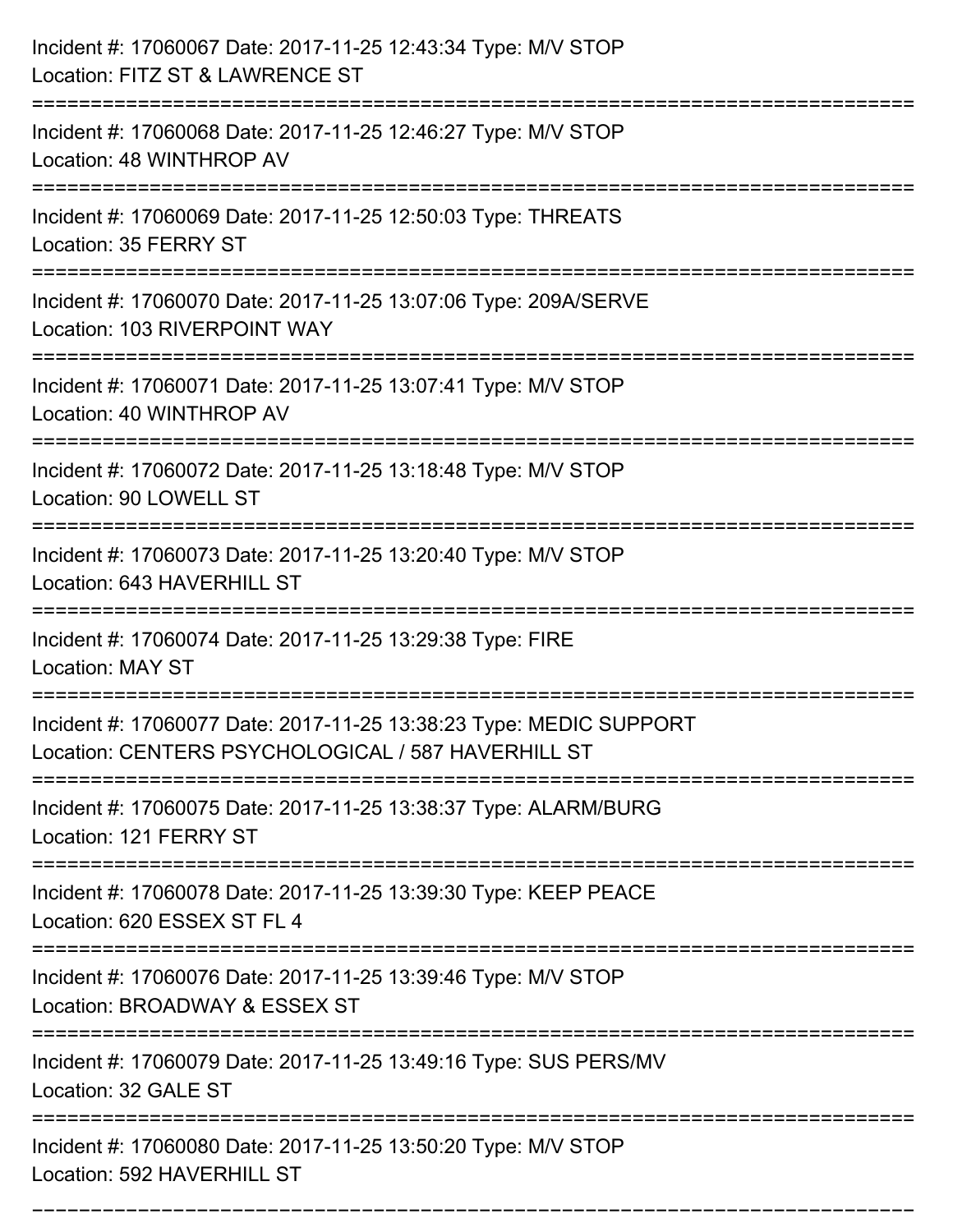| Incident #: 17060081 Date: 2017-11-25 14:17:36 Type: SHOPLIFTING<br>Location: 73 WINTHROP AV                                                                      |
|-------------------------------------------------------------------------------------------------------------------------------------------------------------------|
| Incident #: 17060082 Date: 2017-11-25 14:25:52 Type: AUTO ACC/NO PI<br>Location: ANDOVER ST & WINTHROP AV                                                         |
| Incident #: 17060083 Date: 2017-11-25 14:31:32 Type: MEDIC SUPPORT<br>Location: 83 COOLIDGE ST                                                                    |
| Incident #: 17060084 Date: 2017-11-25 14:34:25 Type: SUS PERS/MV<br>Location: 700 ESSEX ST                                                                        |
| Incident #: 17060085 Date: 2017-11-25 14:49:34 Type: AUTO ACC/NO PI<br>Location: 492 MERRIMACK ST                                                                 |
| Incident #: 17060086 Date: 2017-11-25 15:16:30 Type: UNWANTEDGUEST<br>Location: 264 E HAVERHILL ST #1                                                             |
| Incident #: 17060087 Date: 2017-11-25 15:20:19 Type: AUTO ACC/NO PI<br>Location: 28 CAMELLA TEOLI WY<br>======================================<br>=============== |
| Incident #: 17060089 Date: 2017-11-25 15:29:38 Type: SUS PERS/MV<br>Location: 40 AMES ST                                                                          |
| Incident #: 17060088 Date: 2017-11-25 15:29:44 Type: DISTURBANCE<br>Location: 40 AMES ST FL 3RD                                                                   |
| Incident #: 17060090 Date: 2017-11-25 15:49:07 Type: M/V STOP<br>Location: 22 ESSEX AV                                                                            |
| Incident #: 17060091 Date: 2017-11-25 15:53:52 Type: LOUD NOISE<br>Location: 349 LAWRENCE ST                                                                      |
| Incident #: 17060092 Date: 2017-11-25 15:56:44 Type: 209A/VIOLATION<br>Location: 32 BRADFORD ST                                                                   |
| Incident #: 17060093 Date: 2017-11-25 16:00:21 Type: AUTO ACC/NO PI<br>Location: ANDOVER ST & S BROADWAY                                                          |
| Incident #: 17060094 Date: 2017-11-25 16:02:00 Type: AUTO ACC/NO PI<br>Location: MARKET ST & PARKER ST                                                            |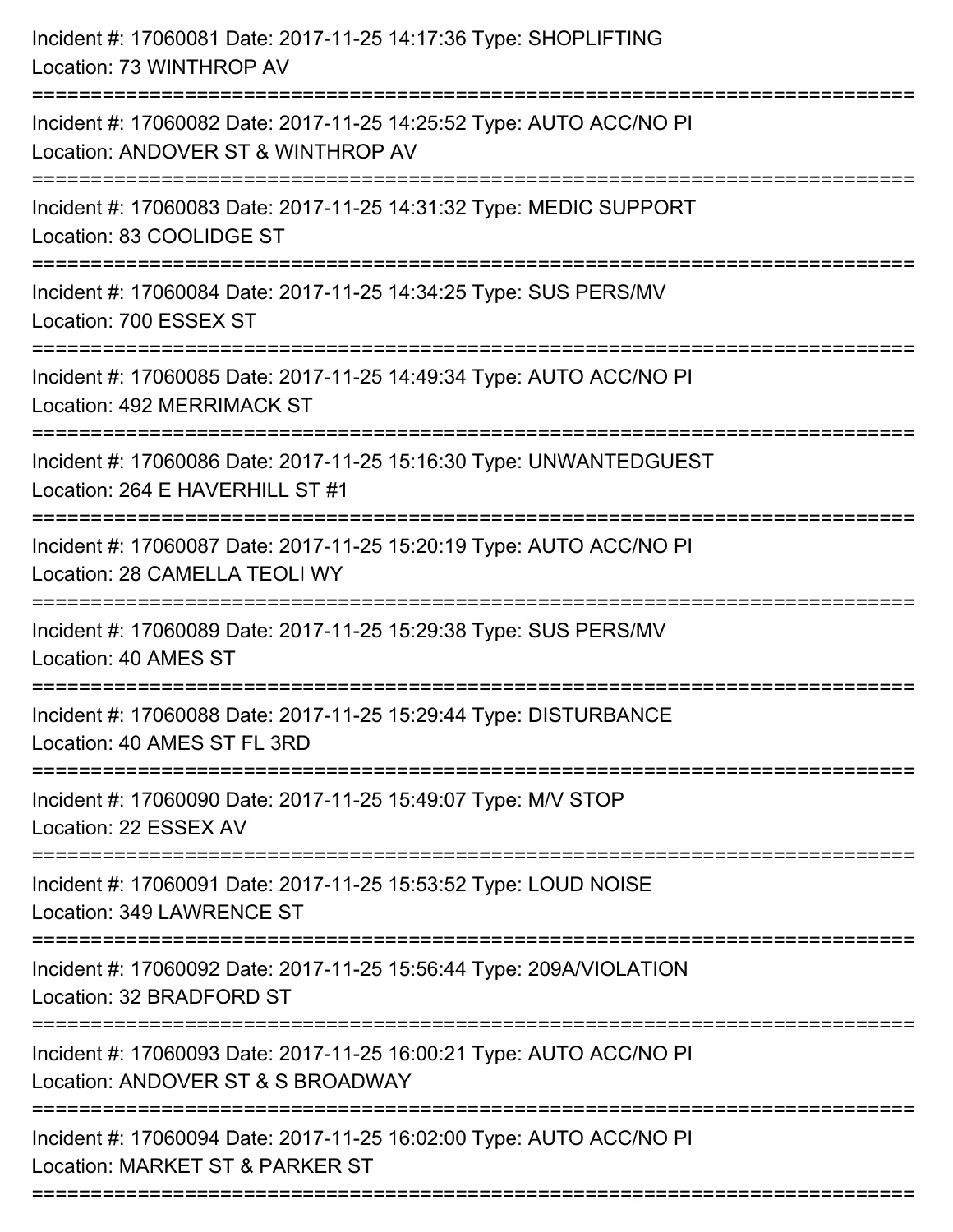Location: 161 MARGIN ST

| Incident #: 17060096 Date: 2017-11-25 16:08:47 Type: ALARM/BURG<br>Location: 88 AMES ST FL 2ND                      |
|---------------------------------------------------------------------------------------------------------------------|
| Incident #: 17060097 Date: 2017-11-25 16:26:28 Type: GENERAL SERV<br>Location: CHAPIN ST & JEFFERSON ST             |
| Incident #: 17060098 Date: 2017-11-25 16:43:15 Type: KEEP PEACE<br>Location: 73 WINTHROP AV                         |
| Incident #: 17060099 Date: 2017-11-25 16:51:38 Type: SUICIDE ATTEMPT<br>Location: 61 S UNION ST                     |
| Incident #: 17060100 Date: 2017-11-25 16:54:57 Type: CK WELL BEING<br>Location: 374 AMES ST                         |
| Incident #: 17060101 Date: 2017-11-25 17:01:46 Type: M/V STOP<br>Location: ESSEX ST & UNION ST                      |
| Incident #: 17060102 Date: 2017-11-25 17:10:23 Type: MAL DAMAGE<br>Location: 259 BAILEY ST                          |
| Incident #: 17060103 Date: 2017-11-25 17:11:42 Type: GENERAL SERV<br>Location: 35 ESSEX ST                          |
| ===============<br>Incident #: 17060104 Date: 2017-11-25 17:23:51 Type: M/V STOP<br>Location: MARKET ST & PARKER ST |
| Incident #: 17060105 Date: 2017-11-25 17:37:40 Type: MISSING PERS<br>Location: 77 S UNION ST #107                   |
| Incident #: 17060106 Date: 2017-11-25 17:53:10 Type: MAN DOWN<br>Location: PARK ST & WILLOW ST                      |
| Incident #: 17060107 Date: 2017-11-25 17:58:41 Type: AUTO ACC/NO PI<br>Location: BLANCH & SALEM ST                  |
| Incident #: 17060108 Date: 2017-11-25 18:01:16 Type: M/V STOP<br>Location: BODWELL ST & SCHOOL ST                   |
|                                                                                                                     |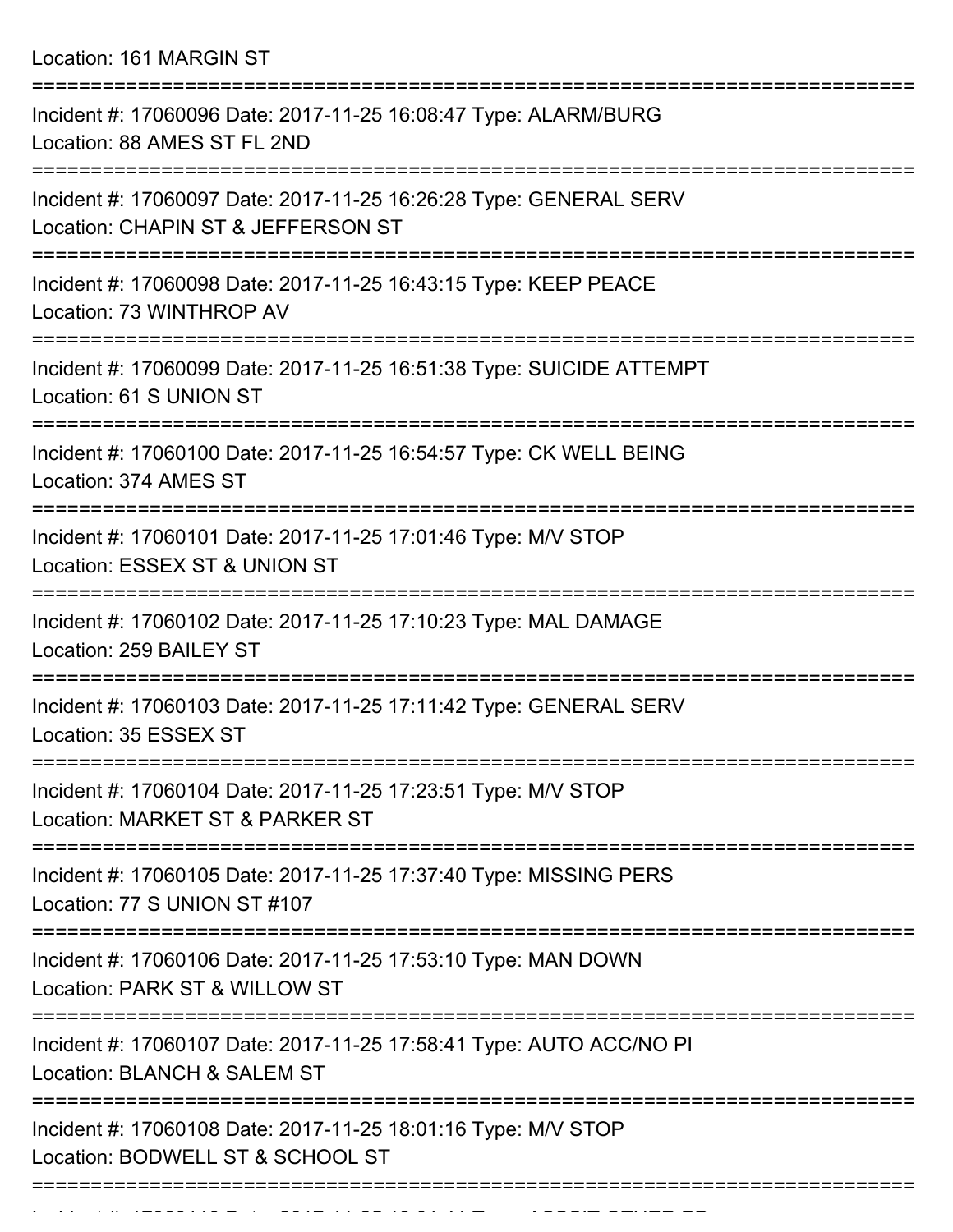Location: 61 ABBOTT ST #1

| Incident #: 17060109 Date: 2017-11-25 18:01:52 Type: MAN DOWN<br>Location: PARK ST & WELLS ST       |
|-----------------------------------------------------------------------------------------------------|
| Incident #: 17060111 Date: 2017-11-25 18:05:26 Type: WARRANT SERVE<br>Location: 50 ISLAND ST #520   |
| Incident #: 17060112 Date: 2017-11-25 18:07:33 Type: M/V STOP<br>Location: BEACON ST & TOYE AV      |
| Incident #: 17060113 Date: 2017-11-25 18:08:22 Type: M/V STOP<br>Location: ESSEX ST & GREENWOOD ST  |
| Incident #: 17060114 Date: 2017-11-25 18:32:29 Type: M/V STOP<br>Location: S UNION ST & SALEM ST    |
| Incident #: 17060115 Date: 2017-11-25 18:33:16 Type: M/V STOP<br>Location: CONCORD ST & FRANKLIN ST |
| Incident #: 17060116 Date: 2017-11-25 18:33:36 Type: M/V STOP<br>Location: S UNION ST & SALEM ST    |
| Incident #: 17060117 Date: 2017-11-25 18:40:15 Type: M/V STOP<br>Location: CROSBY ST & S BROADWAY   |
| Incident #: 17060118 Date: 2017-11-25 18:43:13 Type: M/V STOP<br>Location: S UNION ST & SALEM ST    |
| Incident #: 17060119 Date: 2017-11-25 18:50:35 Type: M/V STOP<br>Location: S UNION ST & SALEM ST    |
| Incident #: 17060120 Date: 2017-11-25 18:54:47 Type: M/V STOP<br>Location: S UNION ST & SALEM ST    |
| Incident #: 17060121 Date: 2017-11-25 18:58:05 Type: M/V STOP<br>Location: BROADWAY & CANAL ST      |
| Incident #: 17060122 Date: 2017-11-25 19:16:04 Type: STOL/MV/PAS<br>Location: 29 MYRTLE ST          |
|                                                                                                     |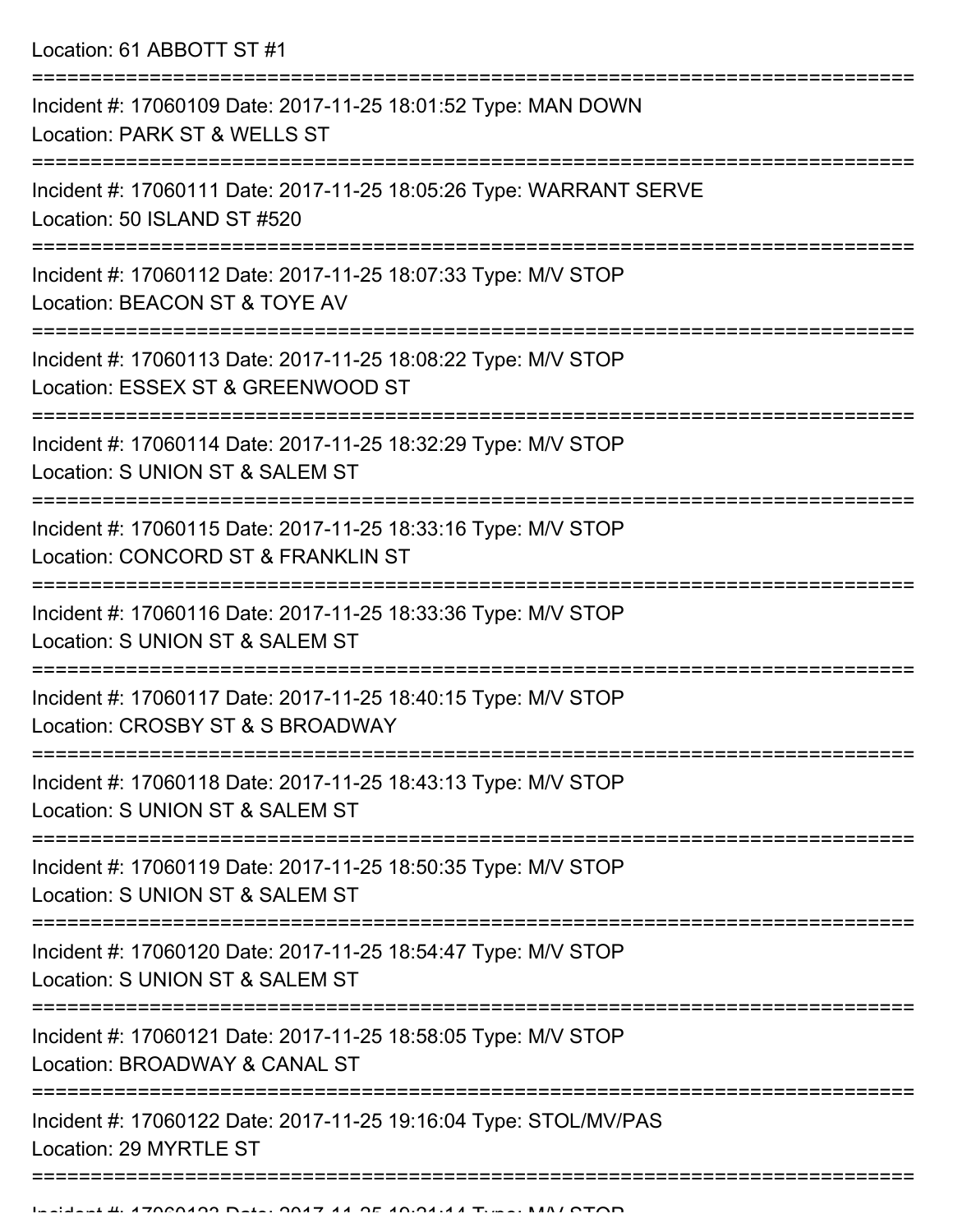| Location: ESSEX ST & UNION ST                                                                                                         |
|---------------------------------------------------------------------------------------------------------------------------------------|
| Incident #: 17060124 Date: 2017-11-25 20:02:19 Type: IDENTITY THEFT<br>Location: 9 SHORT ST                                           |
| Incident #: 17060126 Date: 2017-11-25 20:07:18 Type: UNKNOWN PROB<br>Location: 187 PARK ST #RIGHT                                     |
| Incident #: 17060125 Date: 2017-11-25 20:07:26 Type: M/V STOP<br>Location: ALLSTON ST & HIGH ST<br>================================== |
| Incident #: 17060127 Date: 2017-11-25 20:08:37 Type: NOISE ORD<br>Location: 245 ERVING AV FL 1                                        |
| Incident #: 17060128 Date: 2017-11-25 20:13:08 Type: CK WELL BEING<br>Location: 11 SALEM ST                                           |
| ================================<br>Incident #: 17060129 Date: 2017-11-25 20:25:34 Type: FIGHT<br>Location: 140 HIGH ST               |
| Incident #: 17060130 Date: 2017-11-25 20:33:38 Type: M/V STOP<br>Location: PARK ST & WELLS ST                                         |
| Incident #: 17060131 Date: 2017-11-25 20:41:02 Type: M/V STOP<br>Location: FERRY ST & PROSPECT ST                                     |
| Incident #: 17060132 Date: 2017-11-25 20:54:22 Type: NOISE ORD<br>Location: 13 BOSTON ST                                              |
| Incident #: 17060133 Date: 2017-11-25 20:54:33 Type: NOISE ORD<br>Location: 245 ERVING AV                                             |
| Incident #: 17060134 Date: 2017-11-25 20:56:08 Type: NOISE ORD<br>Location: BOWDOIN ST                                                |
| Incident #: 17060135 Date: 2017-11-25 21:08:48 Type: M/V STOP<br>Location: ANDOVER ST & S BROADWAY                                    |
| Incident #: 17060136 Date: 2017-11-25 21:20:59 Type: FIGHT<br>Location: 109 JACKSON ST                                                |
| $\mu$ , 47000420 Dete: 0047 44 OF 04:44:44 Tuge: UNII/NOMINI DDOD                                                                     |

Incident #: 17060138 Date: 2017-11-25 21:41:14 Type: UNKNOWN PROB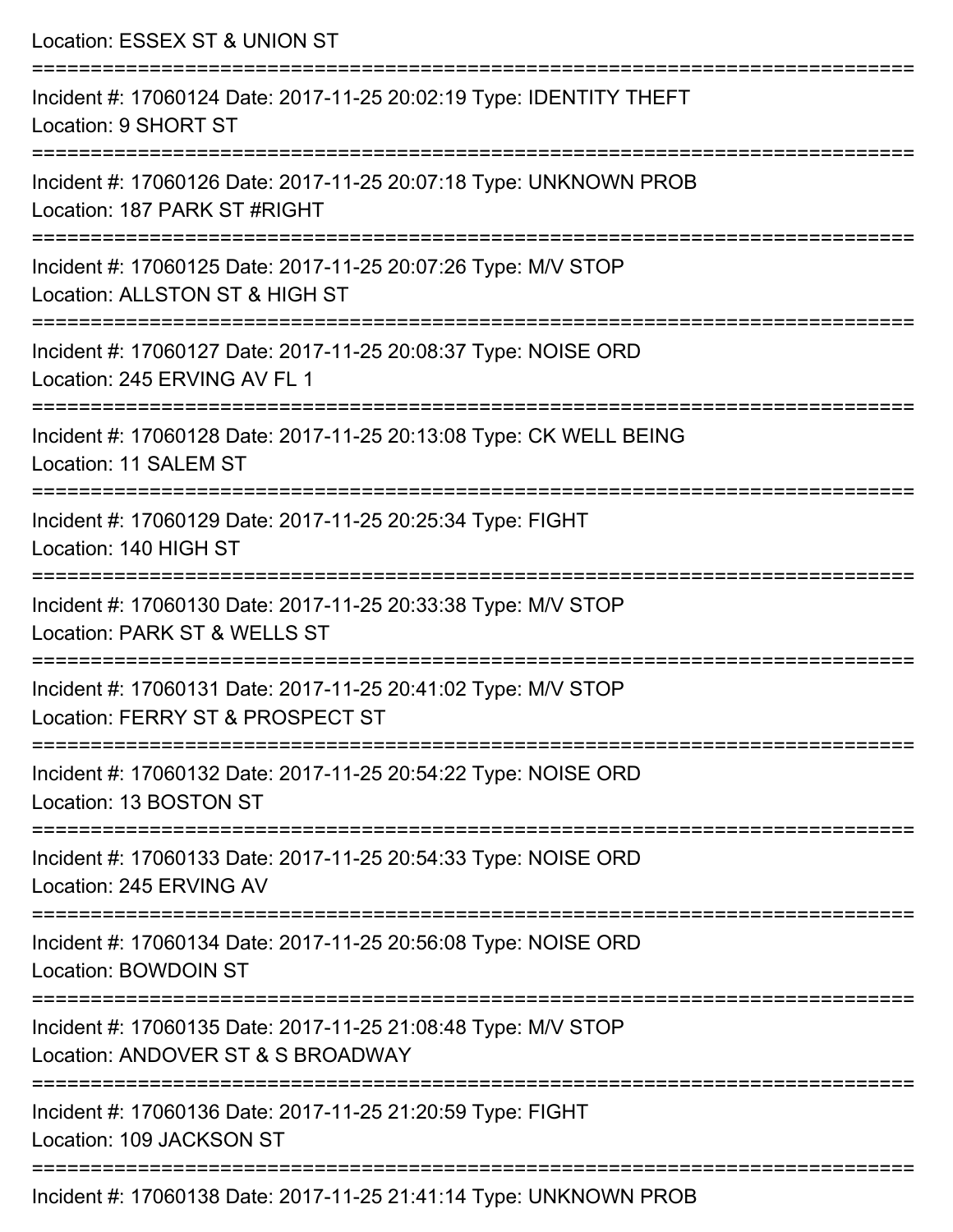| Incident #: 17060137 Date: 2017-11-25 21:41:57 Type: CK WELL BEING<br>Location: 362 ESSEX ST #205                     |
|-----------------------------------------------------------------------------------------------------------------------|
| Incident #: 17060139 Date: 2017-11-25 21:49:35 Type: M/V STOP<br>Location: 266 BROADWAY                               |
| Incident #: 17060140 Date: 2017-11-25 21:55:57 Type: NOISE ORD<br>Location: 79 BODWELL ST                             |
| Incident #: 17060141 Date: 2017-11-25 21:57:29 Type: LOUD NOISE<br>Location: 124 BOWDOIN ST                           |
| Incident #: 17060142 Date: 2017-11-25 21:58:42 Type: M/V STOP<br>Location: 289 ESSEX ST                               |
| Incident #: 17060143 Date: 2017-11-25 22:00:35 Type: M/V STOP<br>Location: ALLSTON ST & HIGH ST                       |
| Incident #: 17060144 Date: 2017-11-25 22:09:38 Type: TOW OF M/V<br>Location: 2 INMAN ST                               |
| Incident #: 17060145 Date: 2017-11-25 22:12:27 Type: UNWANTEDGUEST<br>Location: AMERICAN TAXI / 334 BROADWAY          |
| Incident #: 17060146 Date: 2017-11-25 22:23:15 Type: DOMESTIC/PROG<br>Location: BROADWAY LIQUORS / 434 BROADWAY       |
| Incident #: 17060147 Date: 2017-11-25 22:24:32 Type: MV/BLOCKING<br>Location: 73 DORCHESTER ST<br>=================== |
| Incident #: 17060148 Date: 2017-11-25 22:31:21 Type: ALARM/BURG<br>Location: NOGUEIRA RESIDENCE / 1 MT VERNON CIR     |
| Incident #: 17060149 Date: 2017-11-25 22:32:23 Type: DRUG OVERDOSE<br>Location: 570 S UNION ST #6                     |
| Incident #: 17060150 Date: 2017-11-25 22:37:01 Type: B&E/PAST<br>Location: 316 ESSEX ST FL 3                          |
| Incident #: 17060151 Date: 2017-11-25 22:49:54 Type: NOISE ORD                                                        |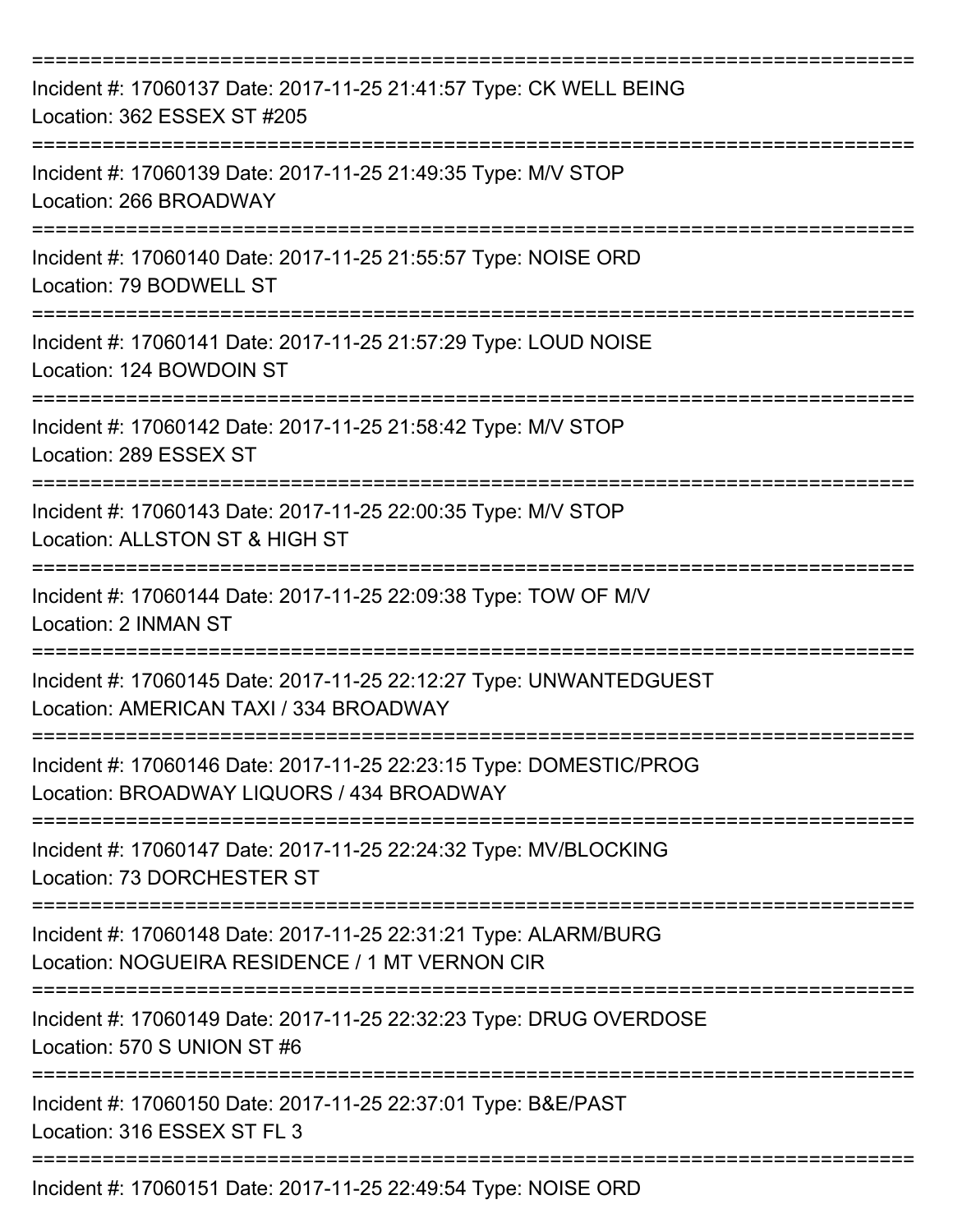| Incident #: 17060152 Date: 2017-11-25 22:52:53 Type: M/V STOP<br>Location: MELROSE ST & WATER ST                               |
|--------------------------------------------------------------------------------------------------------------------------------|
| Incident #: 17060153 Date: 2017-11-25 22:58:13 Type: NOISE ORD<br>Location: 73 BODWELL ST                                      |
| Incident #: 17060154 Date: 2017-11-25 23:00:49 Type: NOISE ORD<br>Location: 94 PARK ST                                         |
| Incident #: 17060155 Date: 2017-11-25 23:10:48 Type: ALARM/BURG<br>Location: WALL RESIDENCE / 65 DURSO AV                      |
| Incident #: 17060157 Date: 2017-11-25 23:11:33 Type: B&E/MV/PAST<br>Location: 47 EXCHANGE ST<br>============================== |
| Incident #: 17060156 Date: 2017-11-25 23:12:47 Type: M/V STOP<br>Location: ESSEX ST & LAWRENCE ST                              |
| Incident #: 17060158 Date: 2017-11-25 23:13:28 Type: LOUD NOISE<br>Location: 11 DORCHESTER ST                                  |
| Incident #: 17060160 Date: 2017-11-25 23:17:04 Type: DRUG OVERDOSE<br>Location: 485 S BROADWAY #1                              |
| Incident #: 17060159 Date: 2017-11-25 23:17:58 Type: NOISE ORD<br>Location: 94 PARK ST                                         |
| Incident #: 17060161 Date: 2017-11-25 23:23:47 Type: M/V STOP<br>Location: 131 LAWRENCE ST                                     |
| Incident #: 17060164 Date: 2017-11-25 23:27:27 Type: NOISE ORD<br>Location: 550 BROADWAY                                       |
| Incident #: 17060162 Date: 2017-11-25 23:27:38 Type: M/V STOP<br>Location: HAVERHILL ST & LAWRENCE ST                          |
| Incident #: 17060163 Date: 2017-11-25 23:27:49 Type: MEDIC SUPPORT<br>Location: 218 OSGOOD ST                                  |
| Incident #: 17060165 Date: 2017-11-25 23:50:20 Type: M/V STOP                                                                  |